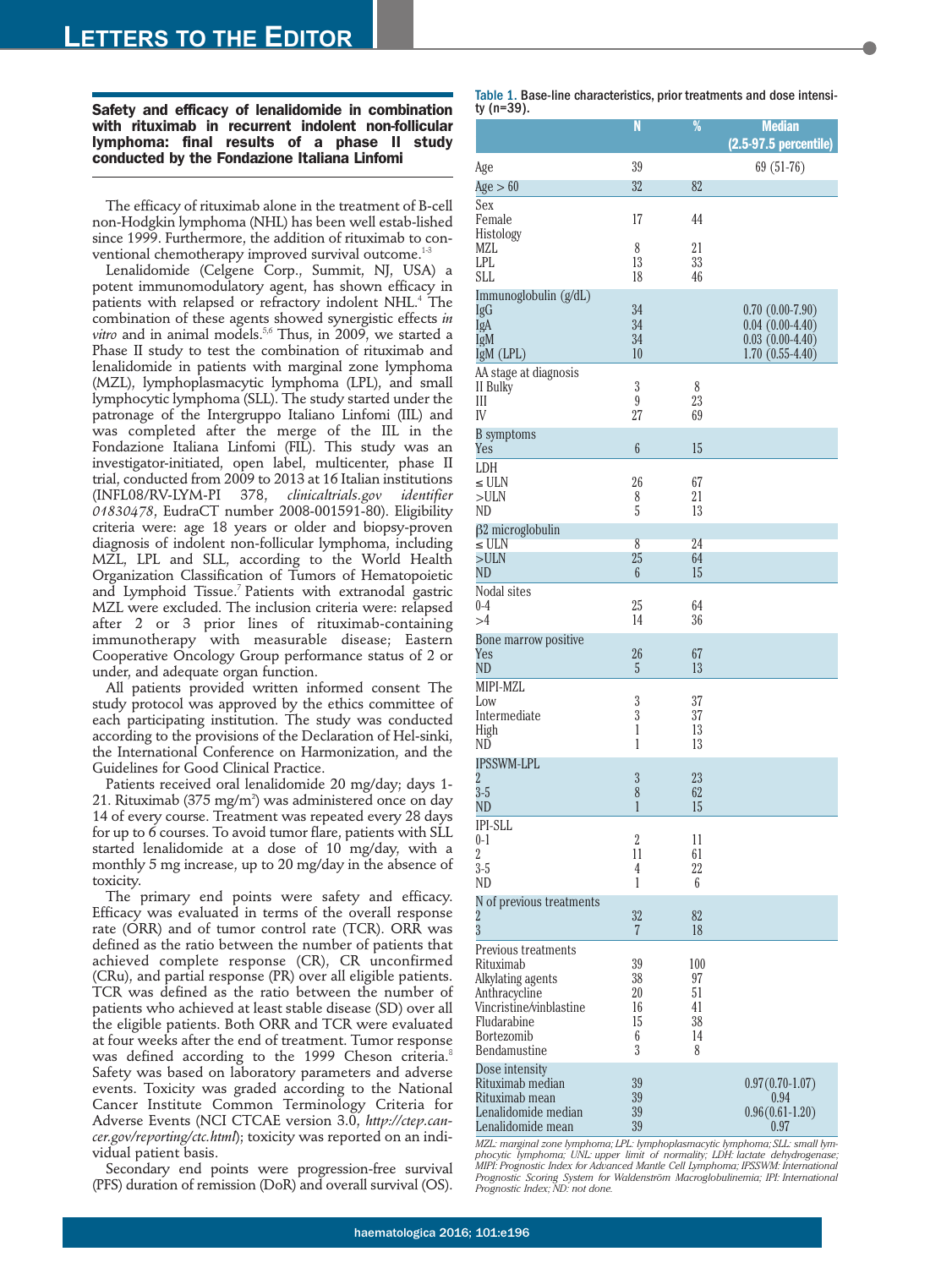|                      | Grade $1/2$    |        | Grade 3 |        | Grade 4 |        | <b>All Grades</b> |        |
|----------------------|----------------|--------|---------|--------|---------|--------|-------------------|--------|
| Adverse events       | N              | $(\%)$ | N       | $(\%)$ | N       | $(\%)$ | N                 | $(\%)$ |
| Hematologic          |                |        |         |        |         |        |                   |        |
| Neutropenia          | 8              | (21)   | 9       | (23)   | 13      | (33)   | 30                | (77)   |
| Anemia               | 23             | (59)   | 4       | (10)   | -       |        | 27                | (69)   |
| Thrombocytopenia     | 22             | (56)   | 3       | (8)    | ш       | (3)    | 26                | (67)   |
| Non-hematologic      |                |        |         |        |         |        |                   |        |
| Infections           | 6              | (15)   | 3       | (8)    |         | (3)    | 10                | (26)   |
| Rash, cutaneous      | ð              | (20)   |         | (3)    |         |        | 9                 | (23)   |
| Fever                | h              | (15)   |         | (3)    |         | (3)    | 8                 | (21)   |
| Asthenia             |                | (8)    |         |        |         |        | 3                 | (8)    |
| Allergic reaction to | $\Omega$<br>Ζ  | (5)    |         |        |         |        | $\overline{2}$    | (5)    |
| rituximab infusion   |                |        |         |        |         |        |                   |        |
| Gastrointestinal     | $\overline{2}$ | (5)    |         | (3)    |         |        | 3                 | (8)    |
| Pain                 | $\overline{2}$ | (5)    |         |        |         |        | $\overline{2}$    | (5)    |
| Renal failure        |                |        |         |        |         | (3)    |                   | (3)    |
| Tumor flare          |                |        |         | (3)    |         |        |                   | (3)    |
| Heart failure        |                |        |         | (3)    |         |        |                   | (3)    |

Table 2. The most common adverse events associated with lenalidomide plus rituximab, graded according to the National Cancer Institute common toxicity criteria classification (NCI CTCAE version 3.0, http://ctep.cancer.gov/reporting/ctc.html); n=39.

For this study, we planned to monitor efficacy with the Bayesian sequential analysis,<sup>9</sup> with a reference ORR of 45%. We screened 44 patients to achieve a final total of 40 eligible patients, considering about 10% loss of accrued patients.

Survival was evaluated with the Kaplan-Meier method, and group comparisons were performed with the log rank test.

Safety analyses included all patients who received at least 1 dose of study drug.

Between 2009 and 2011, 44 patients with relapsed MZL, LPL, or SLL were screened. Five patients were excluded from any response or survival outcome evaluation: 4 had declined consent before or at the beginning of the first cycle of therapy; 1 was excluded after a histology-based revision of the diagnosis. Thirty-nine patients were considered eligible and were included in the intent to treat analysis. Base-line clinical characteristics and prior therapies were recorded (Table 1).

Toxicity was evaluable in 39 patients (Table 2) and treatment was generally well tolerated. The most common serious adverse events (grade >2) were neutropenia (56%), thrombocytopenia (10%), anemia (10%), and infection (10%). The median duration of neutropenia, WHO grade over 2, was 20 days (range 7-28 days). We observed 11 (28%) cases of grade 3 non-hematologic toxicity, including 4 cases of infection (10%), 2 cases of fever  $(5\%)$ , 1 case of tumor flare  $(3\%)$ , 1 case of dyspnea  $(3\%)$ , 1 case of renal failure (3%), 1 case of cutaneous rash (3%), and 1 case of heart failure (3%). No patient died of toxicity during the treatment. Over Grade 2 neutropenia was more frequent between cycles 2 to 5, and about 30% of patients required G-CSF support during cycles 2 to 6.

Fifteen patients had reductions in the lenalidomide dose, 10 from 20 to 10 mg/day and 5 from 20 to 5 mg/day; furthermore, 2 patients started lenalidomide and rituximab after a one-week delay.

Out of 39 patients, 21 patients achieved CR, CRu, or PR; the ORR was 54% (95%CI: 37-70) and the TCR was 72% (95%CI: 55-85). In particular, 5 (13%, 95%CI: 4-27), 2 (5%, 95%CI: 1-17), and 14 (36%, 95%CI: 21-53) patients achieved CR, CRu, and PR, respectively. Seven patients (18%, 95%CI: 7-34) achieved SD, and 6 patients (15%, 95%CI: 6-30) showed disease progression. Five patients (13%, 95%CI: 4-27) withdrew from the study before the first 3 cycles of therapy without response assessment and were considered early failure or withdrawal. After a median follow up of 35 months (range 6-73 months), we observed 14 (36%) deaths. The median PFS was 22 months (95%CI: 11-39) and the median DoR was 34 months (95%CI: 14 months to not assessable). The median OS was 49 months (95%CI: 35 months to not assessable). At two years, estimated OS, PFS, and DoR, were 78% (95%CI: 58%-89%), 45% (95%CI: 27%-62%), and 76% (95%CI: 48%-90%), respectively (Figure 1).

The evaluation of treatment response by histology showed an ORR of 75%, 46%, and 50% for MZL, LPL and SLL, respectively (*P*=0.492).

By histology, the estimated PFSs at two years were 75% (95%CI: 31%-93%) for MZL, 54% (95%CI: 15%- 82%) for LPL, and 28% (95%CI: 9%-51%) for SLL; the log rank test showed no significant difference between these survival rates  $(P=0.144)$ . The estimated DoR at two years by histology was 100% for MZL, 100% for LPL, and 51% (95%CI: 16%-82%) for SLL; the log rank test between MZL plus LPL curve and SLL curve was marginally statistically significant (*P*=0.056).

In a Phase II study, lenalidomide monotherapy induced sustained responses in patients with recurrent/refractory indolent NHL,<sup>5</sup> and the median DoR was longer than 16.5 months. The CALGB 50401 Phase II study randomized 89 patients with recurrent follicular lymphoma to lenalidomide alone or in combination with rituximab. The combination was more active than lenalidomide alone, showing ORRs of 76% versus 53%, CR rates of 39% *versus* 20%, and event-free survivals (EFSs) of 2.0 years versus 1.2 years, respectively.<sup>10</sup> A recently pub- $\mu$ lished<sup>11</sup> Phase II study tested lenalidomide plus rituximab for treating relapsed/refractory indolent NHL. The results showed an ORR of 74%, with 44% CR, and a DoR of 15.4 months. These two combination studies included 73 patients with relapsed/refractory indolent lymphoma.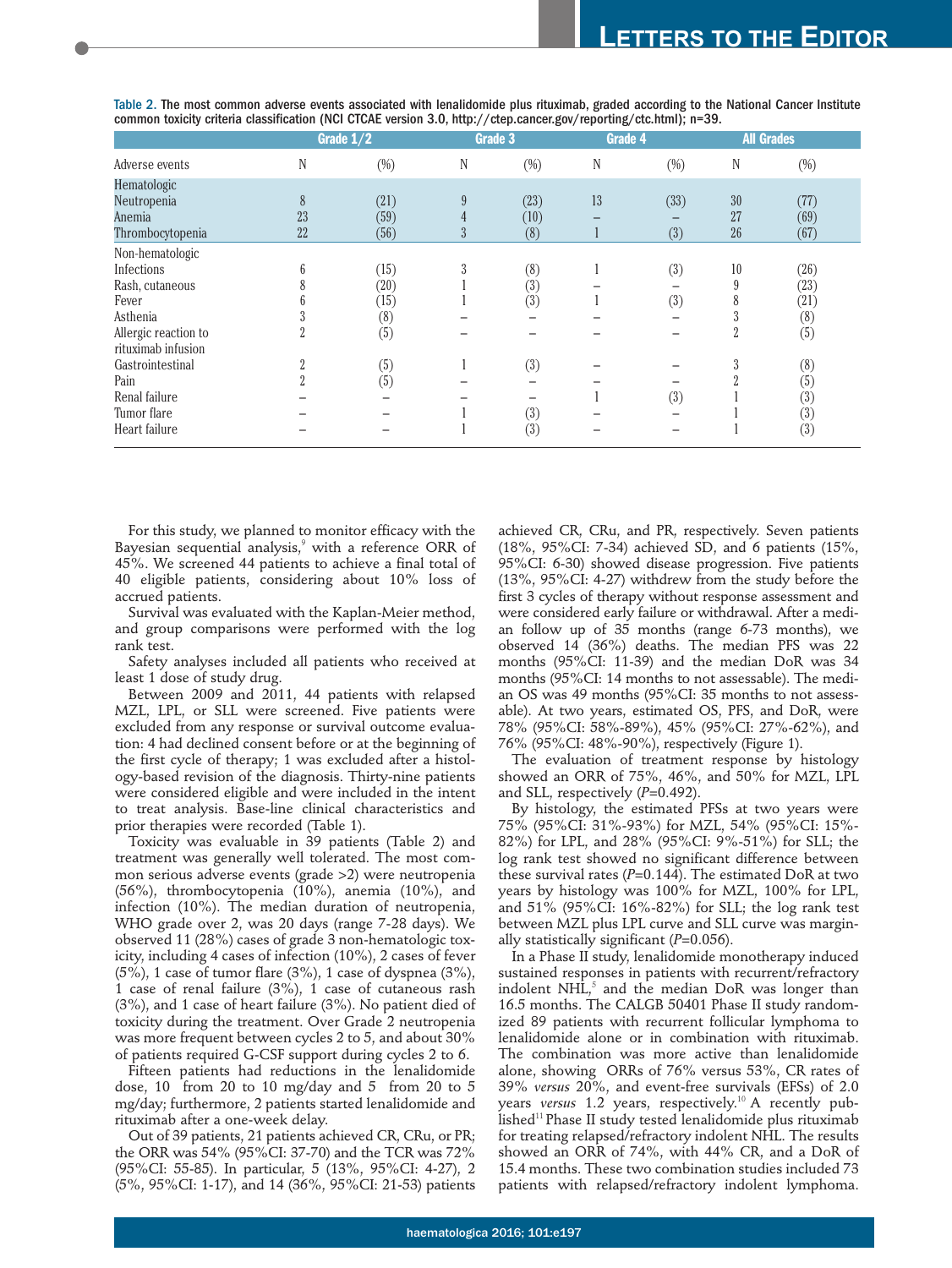

Among patients, the large majority had follicular lymphoma (FL); only 3 patients had SLL, and one had MZL.

Our study included 8, 13, and 18 patients with MZL, LPL, and SLL, respectively. Patients with MZL and LPL showed better responses, DoRs, and EFSs than patients with SLL, and were consistent with results from a large Phase II study conducted with previously untreated patients with advanced-stage indolent NHL who were treated with the lenalidomide and rituximab combination;<sup>12</sup> the ORRs based on histology were 98%, 89%, and 80% in FL, MZL, and SLL, respectively. Similar results were found in a study presented at the 2014 ASCO meeting, $13$  which used the same combination of lenalidomide and rituximab, a CR of 72% was achieved in 57 patients with previously untreated FL. Our results demonstrated that patients with MZL and LPL who responded to the combination treatment had long-lasting responses. The combination treatment appeared to have less efficacy in SLL. In conclusion, our findings show that the combination treatment of lenalidomide and rituximab was also active in heavily pre-treated patients with indolent NHL

The efficacy of this combination, in terms of either the percentage and quality of responses or the DoR, was very good in patients with MZL. Also, we found that the DoR was good in patients with LPL. Of note, no previous study has published the effects of this combination in patients with relapsed LPL. Our results showed a mild, predictable toxicity profile, substantially similar to those observed in previous studies on previously untreated patients.12-13 Our findings should be interpreted with caution because they reflect results of a multicenter Phase II study that included a relatively low number of patients. However, the high efficacy and relatively low toxicity of the combination treatment in patients with indolent NHL were previously shown in other studies, both in patients who had relapsed and in previously untreated patients.<sup>11-</sup>  $13$  If these results are confirmed in Phase III trials,  $11-13,14$ such as the pivotal NCT 01476787 trial, we may move

towards a chemotherapy-free approach in the management of indolent NHL, which would finally turn a dream into reality.

*Stefano Sacchi,1 Raffaella Marcheselli, <sup>1</sup> Alessia Bari, <sup>1</sup> Gabriele Buda,2 Anna Lia Molinari, <sup>3</sup> Luca Baldini, <sup>4</sup> Daniele Vallisa,5 Marina Cesaretti, <sup>1</sup> Pellegrino Musto,6 Sonia Ronconi, <sup>7</sup> Giorgina Specchia,8 Franco Silvestris,9 Luciano Guardigni, <sup>10</sup> Angela Ferrari, 1 1 Annalisa Chiapella,12 Angelo Michele Carella,13 Armando Santoro,14 Francesco Di Raimondo,15 Luigi Marcheselli <sup>1</sup> and Samantha Pozzi <sup>1</sup>*

*1 Department of Diagnostic, Clinical and Public Health Medicine University of Modena and Reggio Emilia; 2 Division of Hematology, University of Pisa; 3 Hematology Unit, Infermi Hospital, Rimini; 4 Department of Hematology, Fondazione IRCCS Istituto Nazionale dei Tumori and University of Milan; 5 Hematology Unit, Guglielmo da Saliceto Hospital, Piacenza; 6 Hematology and SCT Unit, IRCCS-CROB, Centro di Riferimento Oncologico della Basilicata, Rionero in Vulture; 7 Hematology Unit, Istituto Scientifico Romagnolo per lo Studio e la Cura dei Tumori (IRST) IRCCS, Meldola; 8 Unit of Hematology with Transplantation, Department of Emergency and Organ Transplantation, University of Bari; 9 Department of Biomedical Sciences and Human Oncology, University of Bari "A. Moro"; 10Division of Internal Medicine, Cesena Hospital, Hematology Unit, Azienda Ospedaliera Arcispedale Santa Maria Nuova, IRCCS, Reggio Emilia; 12Department of Hematology, Città della Salute e della Scienza Hospital and University of Torino; 13Hematology Unit, San Martino Hospital, Genova; 14Department of Hematology & Oncology, Humanitas Cancer Center, Humanitas Clinical & Research, Rozzano; and 15Division of Haematology, AOU "Policlinico-Vittorio Emanuele", University of Catania, Italy*

*Correspondence: stefano.sacchi@unimore.it doi:10.3324/haematol.2015.139329*

*Key words: non-follicular lymphoma, recurrent, indolent, lenalidomide, rituximab, safety, efficacy*

*Information on authorship, contributions, and financial & other disclo-*